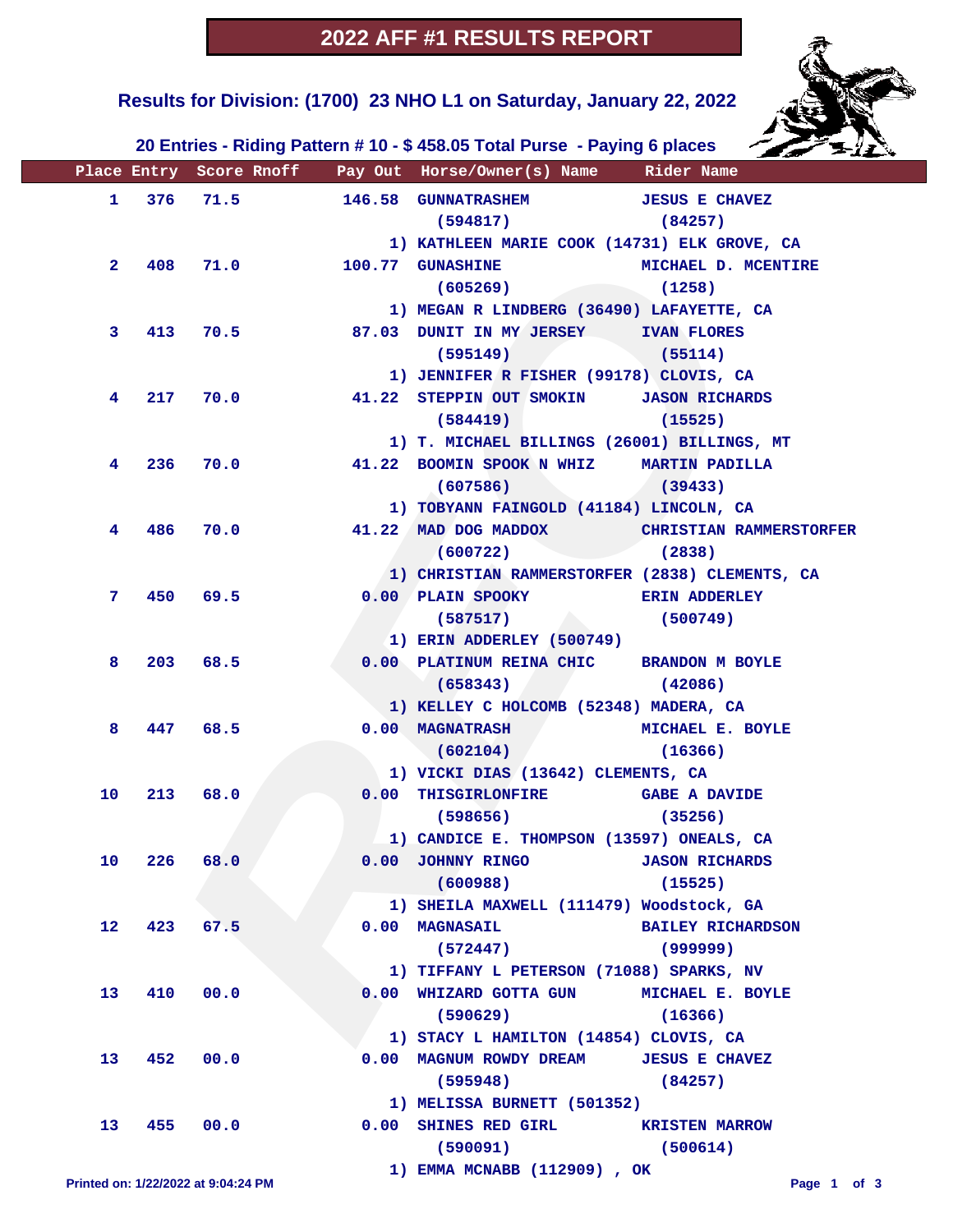# **Results for Division: (1700) 23 NHO L1 on Saturday, January 22, 2022**



 **20 Entries - Riding Pattern # 10 - \$ 458.05 Total Purse - Paying 6 places**

|                 |     |                              | Place Entry Score Rnoff Pay Out Horse/Owner(s) Name Rider Name |                                                          |
|-----------------|-----|------------------------------|----------------------------------------------------------------|----------------------------------------------------------|
| 13 <sub>1</sub> | 426 | 00.0                         | 0.00 KR RUFFEE ANN MICHAEL E. BOYLE                            |                                                          |
|                 |     |                              | (605139)                                                       | (16366)                                                  |
|                 |     |                              | 1) ANGELA CLARK (505838)                                       |                                                          |
| 13 <sub>1</sub> | 429 | 00.0                         | 0.00 A HOT SIXTY SIX BRANDON M BOYLE                           |                                                          |
|                 |     |                              | (605538)                                                       | (42086)                                                  |
|                 |     |                              | 1) MICHAEL E. BOYLE (16366) IONE, CA                           |                                                          |
|                 |     |                              | 2) BARBI L. BOYLE (13622) IONE, CA                             |                                                          |
| 13              | 422 | 00.0                         | 0.00 LIL MISS GUNSHINE JOSEPH PACINI                           |                                                          |
|                 |     |                              | $(606077)$ (47141)                                             |                                                          |
|                 |     |                              | 1) JOSEPH PACINI (47141) WOODLAND, CA                          |                                                          |
| 13              | 463 | 00.0                         | 0.00 STORIE OF MY LIFE JESUS E CHAVEZ                          |                                                          |
|                 |     |                              | $(597787)$ (84257)                                             |                                                          |
|                 |     |                              | 1) ALLISON WILLIAMS (84990) GILROY, CA                         |                                                          |
| 20              |     | 207 Scratched                | 0.00 WIMPYSJACKSON DUNIT JASON RICHARDS                        |                                                          |
|                 |     |                              | $(555930)$ (15525)                                             |                                                          |
|                 |     |                              |                                                                | 1) LAURIANNE GAGNON DUVAL (58782) ST-MARIE DE SALOME, QC |
|                 |     |                              |                                                                |                                                          |
|                 |     |                              |                                                                |                                                          |
|                 |     | Amount due to NRHA = $21.90$ |                                                                |                                                          |
|                 |     | Show Secretary: ___________  |                                                                |                                                          |
|                 |     |                              | ATTENTION This class may not be fully scored                   |                                                          |
|                 |     |                              |                                                                |                                                          |
|                 |     |                              |                                                                |                                                          |
|                 |     |                              |                                                                |                                                          |
|                 |     |                              |                                                                |                                                          |
|                 |     |                              |                                                                |                                                          |
|                 |     |                              |                                                                |                                                          |
|                 |     |                              |                                                                |                                                          |
|                 |     |                              |                                                                |                                                          |
|                 |     |                              |                                                                |                                                          |
|                 |     |                              |                                                                |                                                          |
|                 |     |                              |                                                                |                                                          |
|                 |     |                              |                                                                |                                                          |
|                 |     |                              |                                                                |                                                          |
|                 |     |                              |                                                                |                                                          |
|                 |     |                              |                                                                |                                                          |
|                 |     |                              |                                                                |                                                          |
|                 |     |                              |                                                                |                                                          |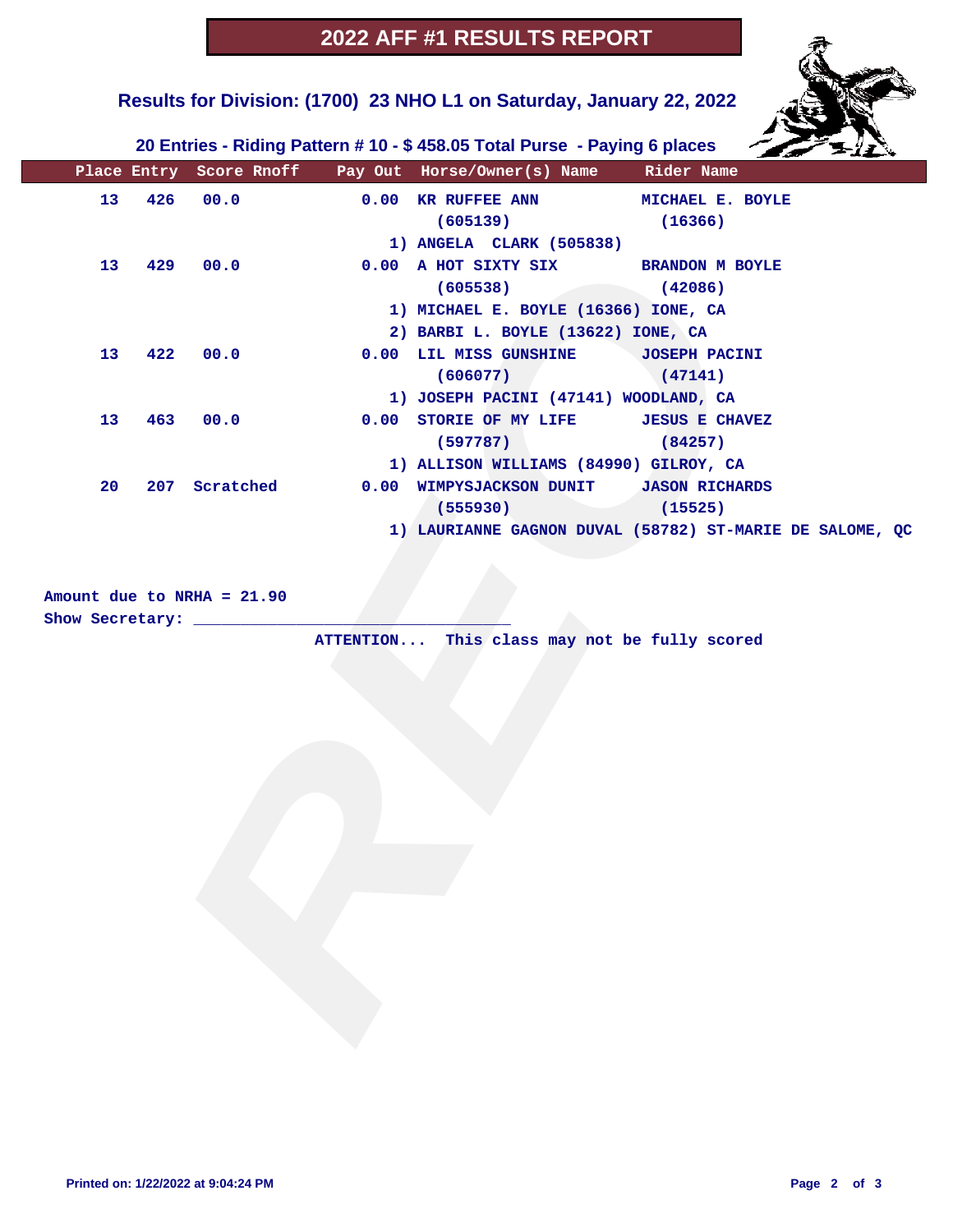**NRHA Calculations for Division: (1700) 23 NHO L1 on Saturday, January 22, 2022**

| Entry Fee             |                    | 25.00  |  |  |
|-----------------------|--------------------|--------|--|--|
| <b>Total Entries</b>  | $\mathbf{x}$<br>÷. | 20     |  |  |
| (A) Gross Entry Fees  |                    | 500.00 |  |  |
| Trophy Cost           | $=$                | 62.00  |  |  |
| (B) Gross Entry Fees  |                    | 438.00 |  |  |
| (C) Due to NRHA [ 5%] | =                  | 21.90  |  |  |
| (D) Net Entry Fees    |                    | 416.10 |  |  |
| (E) Retainage         | =                  | 208.05 |  |  |
| (F) Amount To Purse   | ٠                  | 208.05 |  |  |
| Added Money           | =                  | 250.00 |  |  |
| Total Purse           |                    | 458.05 |  |  |
|                       |                    |        |  |  |
|                       |                    |        |  |  |
|                       |                    |        |  |  |
|                       |                    |        |  |  |
|                       |                    |        |  |  |
|                       |                    |        |  |  |
|                       |                    |        |  |  |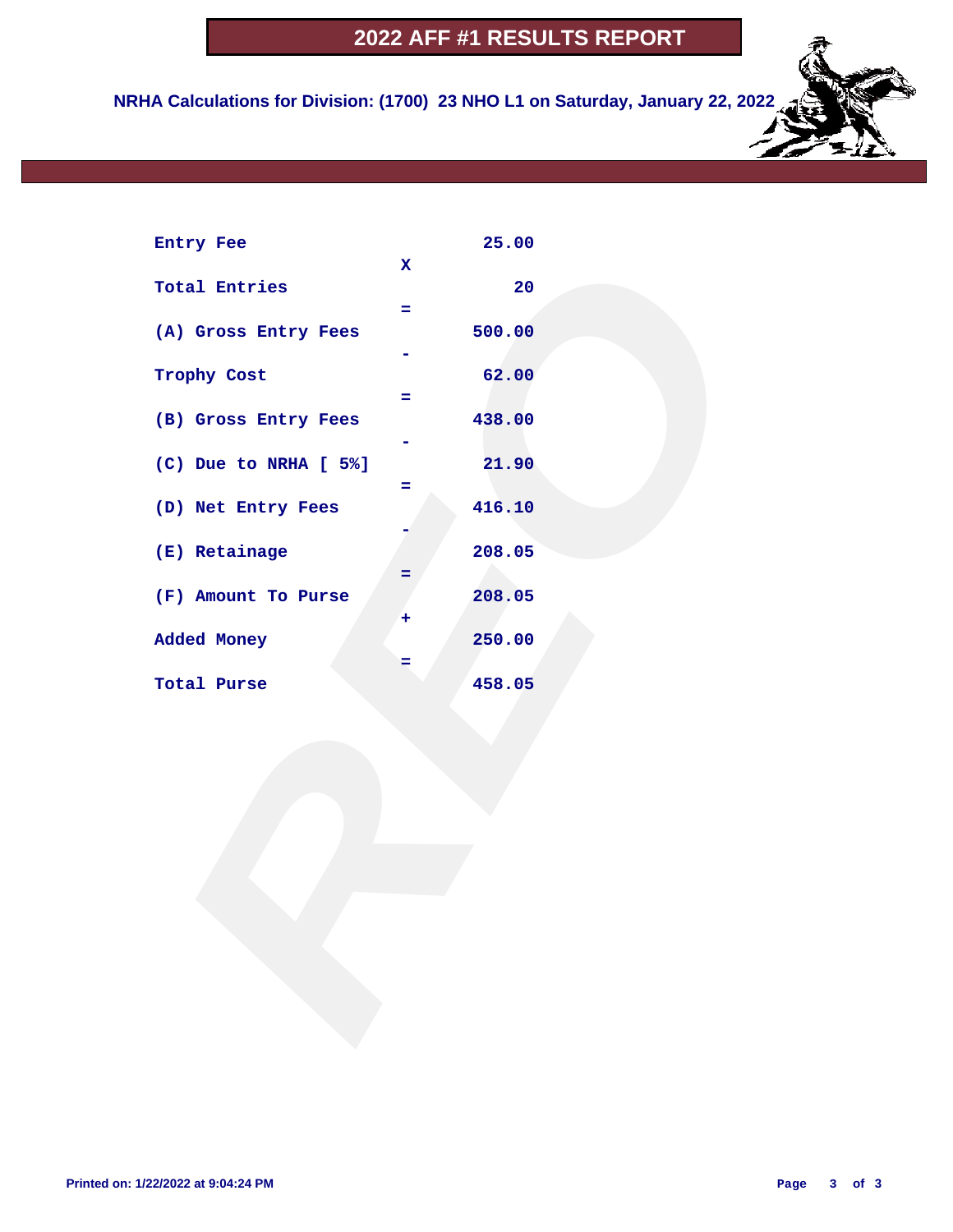**Results for Division: (1750) 24 NHO L2 on Saturday, January 22, 2022** 



 **16 Entries - Riding Pattern # 10 - \$ 756.50 Total Purse - Paying 5 places**

|              | Place Entry Score Rnoff             |            | Pay Out Horse/Owner(s) Name Rider Name             |                                                     |
|--------------|-------------------------------------|------------|----------------------------------------------------|-----------------------------------------------------|
|              | 1 492 71.0                          |            | 172.10 MAGNETIZM                                   | <b>JESUS E CHAVEZ</b>                               |
|              |                                     |            | (597264)                                           | (84257)                                             |
|              |                                     |            | 1) VICTORIA CRETTENAND (506319)                    |                                                     |
| $\mathbf{1}$ |                                     | 478 71.0   | 172.10 SFMAGNUMWHIZ DAVID E. HANSON                |                                                     |
|              |                                     |            | (586693)                                           | (15011)                                             |
|              |                                     |            | 1) KELSEY NJUS (49334) BENICIA, CA                 |                                                     |
| 1.           |                                     | 479 71.0   | 172.10 LIL RUF SPOOK                               | DAVID E. HANSON                                     |
|              |                                     |            | (589854)                                           | (15011)                                             |
|              |                                     |            |                                                    | 1) WILLIAM F BERTOLANI (18268) S. SAN FRANCISCO, CA |
| 1.           |                                     | 437 71.0   | 172.10 COSMIC VINTAGE MICHAEL E. BOYLE             |                                                     |
|              |                                     |            | (588198)                                           | (16366)                                             |
|              |                                     |            | 1) STEPHANIE D MENDONCA (106835) ACAMPO, CA        |                                                     |
| 5.           | 486                                 | 70.0       | 22.70 MAD DOG MADDOX                               | <b>CHRISTIAN RAMMERSTORFER</b>                      |
|              |                                     |            | (600722)                                           | (2838)                                              |
|              |                                     |            | 1) CHRISTIAN RAMMERSTORFER (2838) CLEMENTS, CA     |                                                     |
| 5.           | 472                                 | 70.0       | 22.70 XTRA DREAM STEP EMILY HARPER                 |                                                     |
|              |                                     |            | $(576343)$ $(111464)$                              |                                                     |
|              |                                     |            | 1) DAVID E. HANSON (15011) CLEMENTS, CA            |                                                     |
| 5.           | 230                                 | 70.0       | 22.70 LIKE MADD                                    | <b>CHRISTIAN RAMMERSTORFER</b>                      |
|              |                                     |            | (578499)                                           | (2838)                                              |
|              |                                     |            | 1) BARBARA FARINHA (505966)                        |                                                     |
| 8            |                                     | $204$ 69.5 | 0.00 GUNNA GET TIPSY IVAN FLORES                   |                                                     |
|              |                                     |            | (604280)                                           | (55114)                                             |
|              |                                     |            | 1) ISABELLE ORD (105816) MORAGA, CA                |                                                     |
| 8            | 443                                 | 69.5       |                                                    | 0.00 CHICS LOVE CHROME PATRICIA E. FENNER ECKHO     |
|              |                                     |            | (556873)                                           | (70863)                                             |
|              |                                     |            | 1) PATRICIA E. FENNER ECKHOFF (70863) PETALUMA, CA |                                                     |
| 10           | 226                                 | 68.0       | 0.00 JOHNNY RINGO   JASON RICHARDS                 |                                                     |
|              |                                     |            | (600988)                                           | (15525)                                             |
|              |                                     |            | 1) SHEILA MAXWELL (111479) Woodstock, GA           |                                                     |
| 11           |                                     | 423 67.5   | 0.00 MAGNASAIL BAILEY RICHARDSON                   |                                                     |
|              |                                     |            | (572447)                                           | (999999)                                            |
|              |                                     |            | 1) TIFFANY L PETERSON (71088) SPARKS, NV           |                                                     |
| 12           | 220                                 | 66.5       | 0.00 SMITH N GUNS                                  | MICHAEL E. BOYLE                                    |
|              |                                     |            | (600618)                                           | (16366)                                             |
|              |                                     |            | 1) DEBI MURNAN (35771) GRASS VALLEY, CA            |                                                     |
| 13           | 238                                 | 63.0       | 0.00 GOTTA GET ROWDY                               | <b>MARTIN PADILLA</b>                               |
|              |                                     |            | (602711)                                           | (39433)                                             |
|              |                                     |            | 1) PAULA MARTINEZ (112467) Boca Raton, FL          |                                                     |
| 14           | 251                                 | 00.0       | 0.00 XTRA HICKORYS WIMPY                           | <b>JORDAN LARSON</b>                                |
|              |                                     |            | (595449)                                           | (11772)                                             |
|              |                                     |            | 1) KERRY NEWELL (17708) SISTERS, OR                |                                                     |
| 14           | 381                                 | 00.0       | $0.00$ LIDA SPOOK                                  | <b>JORDAN LARSON</b>                                |
|              |                                     |            | (607243)                                           | (11772)                                             |
|              | Printed on: 1/22/2022 at 9:03:37 PM |            | 1) BRENDA ANDREWS (51788) PLEASANT HILL, CA        | Page 1 of 3                                         |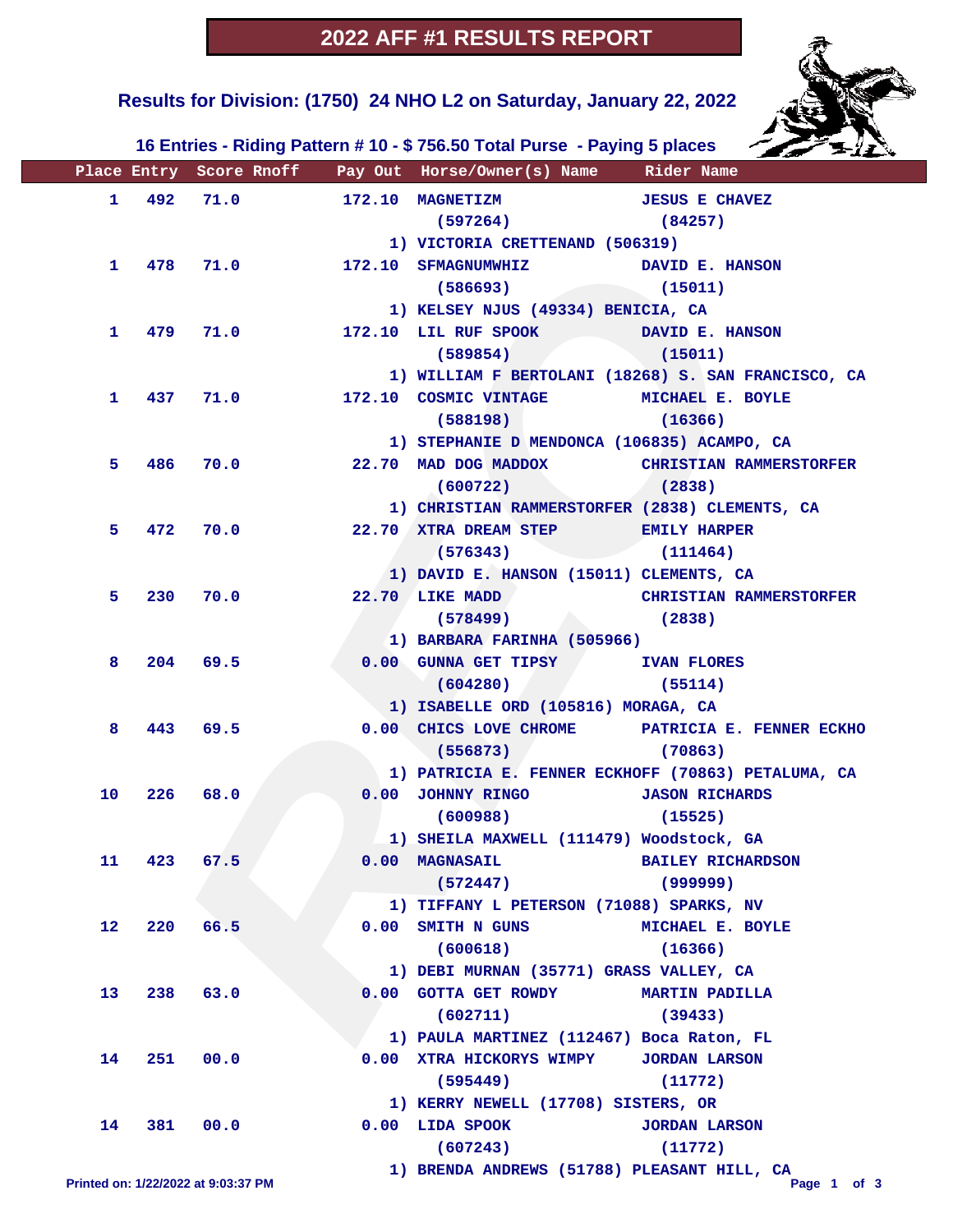# **Results for Division: (1750) 24 NHO L2 on Saturday, January 22, 2022**



 **16 Entries - Riding Pattern # 10 - \$ 756.50 Total Purse - Paying 5 places**

|    |                              | Place Entry Score Rnoff Pay Out Horse/Owner(s) Name Rider Name |                                                     |  |
|----|------------------------------|----------------------------------------------------------------|-----------------------------------------------------|--|
| 14 | 414 00.0                     | (606082)                                                       | 0.00 SHINY DESIGNER GENES JESUS E CHAVEZ<br>(84257) |  |
|    |                              | 1) JULIE HOLLOWAY (53818) SUNNYVALE, CA                        |                                                     |  |
|    |                              |                                                                |                                                     |  |
|    | Amount due to NRHA = $27.00$ |                                                                |                                                     |  |
|    |                              | ATTENTION First Place Tie                                      |                                                     |  |
|    |                              |                                                                |                                                     |  |
|    |                              |                                                                |                                                     |  |
|    |                              |                                                                |                                                     |  |
|    |                              |                                                                |                                                     |  |
|    |                              |                                                                |                                                     |  |
|    |                              |                                                                |                                                     |  |
|    |                              |                                                                |                                                     |  |
|    |                              |                                                                |                                                     |  |
|    |                              |                                                                |                                                     |  |
|    |                              |                                                                |                                                     |  |
|    |                              |                                                                |                                                     |  |
|    |                              |                                                                |                                                     |  |
|    |                              |                                                                |                                                     |  |
|    |                              |                                                                |                                                     |  |
|    |                              |                                                                |                                                     |  |
|    |                              |                                                                |                                                     |  |
|    |                              |                                                                |                                                     |  |
|    |                              |                                                                |                                                     |  |
|    |                              |                                                                |                                                     |  |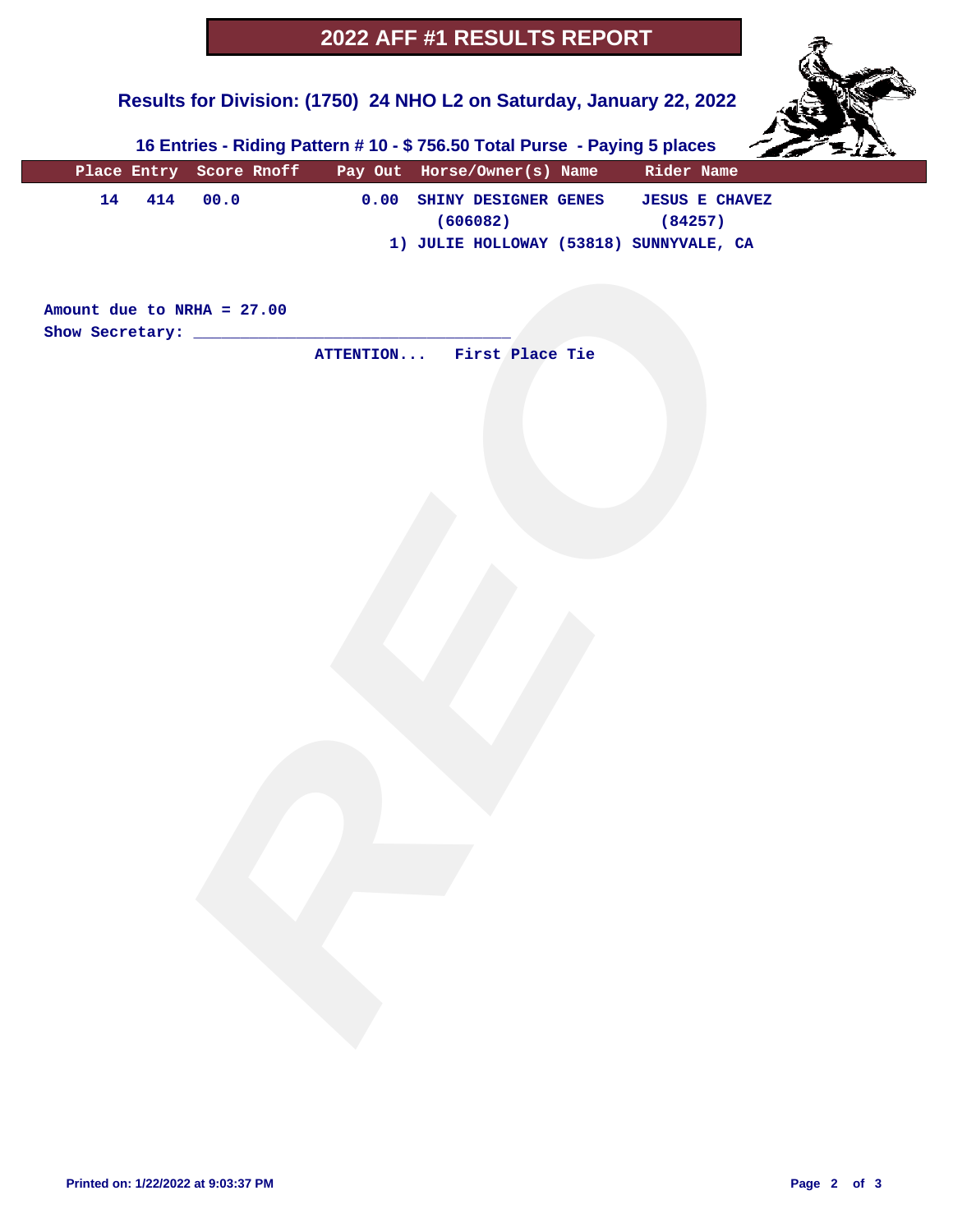**NRHA Calculations for Division: (1750) 24 NHO L2 on Saturday, January 22, 2022**

| Entry Fee             |                   | 50.00  |  |  |
|-----------------------|-------------------|--------|--|--|
| <b>Total Entries</b>  | $\mathbf{x}$<br>÷ | 16     |  |  |
| (A) Gross Entry Fees  |                   | 800.00 |  |  |
| Trophy Cost           | Ξ.                | 260.00 |  |  |
| (B) Gross Entry Fees  |                   | 540.00 |  |  |
| (C) Due to NRHA [ 5%] | =                 | 27.00  |  |  |
| (D) Net Entry Fees    |                   | 513.00 |  |  |
| (E) Retainage         | =                 | 256.50 |  |  |
| (F) Amount To Purse   | ٠                 | 256.50 |  |  |
| Added Money           | =                 | 500.00 |  |  |
| Total Purse           |                   | 756.50 |  |  |
|                       |                   |        |  |  |
|                       |                   |        |  |  |
|                       |                   |        |  |  |
|                       |                   |        |  |  |
|                       |                   |        |  |  |
|                       |                   |        |  |  |
|                       |                   |        |  |  |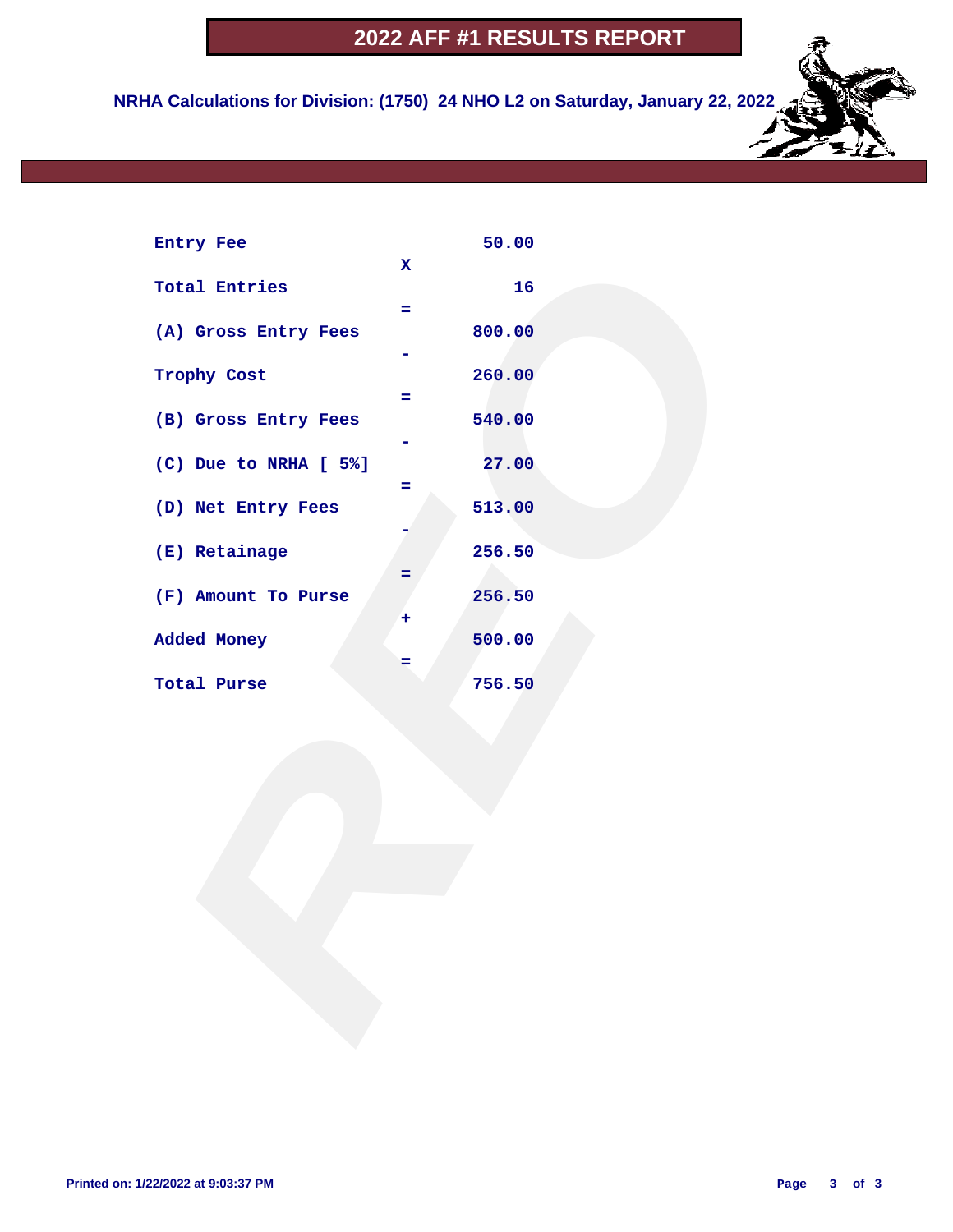

 **Results for Division: (1775) 25 NHO L3 on Saturday, January 22, 2022** 

 **10 Entries - Riding Pattern # 10 - \$ 614.00 Total Purse - Paying 4 places**

|                         |                     |                              | Place Entry Score Rnoff Pay Out Horse/Owner(s) Name Rider Name |                                |
|-------------------------|---------------------|------------------------------|----------------------------------------------------------------|--------------------------------|
| 1.                      | 437                 | 71.0                         | 214.90 COSMIC VINTAGE MICHAEL E. BOYLE                         |                                |
|                         |                     |                              | (588198)                                                       | (16366)                        |
|                         |                     |                              | 1) STEPHANIE D MENDONCA (106835) ACAMPO, CA                    |                                |
|                         | $\mathbf{1}$<br>478 | 71.0                         | 214.90 SFMAGNUMWHIZ                                            | DAVID E. HANSON                |
|                         |                     |                              | (586693)                                                       | (15011)                        |
|                         |                     |                              | 1) KELSEY NJUS (49334) BENICIA, CA                             |                                |
| 3                       | 486                 | 70.0                         | 61.40 MAD DOG MADDOX                                           | <b>CHRISTIAN RAMMERSTORFER</b> |
|                         |                     |                              | (600722)                                                       | (2838)                         |
|                         |                     |                              | 1) CHRISTIAN RAMMERSTORFER (2838) CLEMENTS, CA                 |                                |
| 3                       | 230                 | 70.0                         | 61.40 LIKE MADD                                                | <b>CHRISTIAN RAMMERSTORFER</b> |
|                         |                     |                              | (578499)                                                       | (2838)                         |
|                         |                     |                              | 1) BARBARA FARINHA (505966)                                    |                                |
| 3                       | 472                 | 70.0                         | 61.40 XTRA DREAM STEP EMILY HARPER                             |                                |
|                         |                     |                              | (576343)                                                       | (111464)                       |
|                         |                     |                              | 1) DAVID E. HANSON (15011) CLEMENTS, CA                        |                                |
| 6                       | 445                 | 69.5                         | 0.00 LANAS LIL JOE                                             | <b>HOLLY VALERIO</b>           |
|                         |                     |                              | (592364)                                                       | (61347)                        |
|                         |                     |                              | 1) HOLLY VALERIO (61347) RIVERTON, WY                          |                                |
| 6                       | 208                 | 69.5                         | 0.00 ALPHASUSHIENTERPRIZE JESUS E CHAVEZ                       |                                |
|                         |                     |                              | (598841)                                                       | (84257)                        |
|                         |                     |                              | 1) ELECTRIC SHINE EQUINE (506427)                              |                                |
| 8                       | 423                 | 67.5                         | 0.00 MAGNASAIL                                                 | <b>BAILEY RICHARDSON</b>       |
|                         |                     |                              | (572447)                                                       | (999999)                       |
|                         |                     |                              | 1) TIFFANY L PETERSON (71088) SPARKS, NV                       |                                |
| 9                       | 458                 | 00.0                         | 0.00 SOULA DUALLA                                              | <b>MARTIN PADILLA</b>          |
|                         |                     |                              | (571723)                                                       | (39433)                        |
|                         |                     |                              | 1) THERESA L SCHROEDER (55424) RIVERTON, WY                    |                                |
| 10                      |                     | 405 Scratched                | 0.00 BIG ADDY TUDE MICHAEL E. BOYLE                            |                                |
|                         |                     |                              | (592391)                                                       | (16366)                        |
|                         |                     |                              | 1) ELIZABETH M. MCHUGH (16933) LOOMIS, CA                      |                                |
|                         |                     |                              |                                                                |                                |
|                         |                     |                              |                                                                |                                |
|                         |                     | Amount due to NRHA = $12.00$ |                                                                |                                |
| Show Secretary: _______ |                     |                              |                                                                |                                |
|                         |                     |                              | ATTENTION This class may not be fully scored                   |                                |
|                         |                     |                              | ATTENTION First Place Tie                                      |                                |
|                         |                     |                              |                                                                |                                |
|                         |                     |                              |                                                                |                                |

| Amount due to NRHA = $12.00$ |                                              |
|------------------------------|----------------------------------------------|
| Show Secretary:              |                                              |
|                              | ATTENTION This class may not be fully scored |
|                              | ATTENTION First Place Tie                    |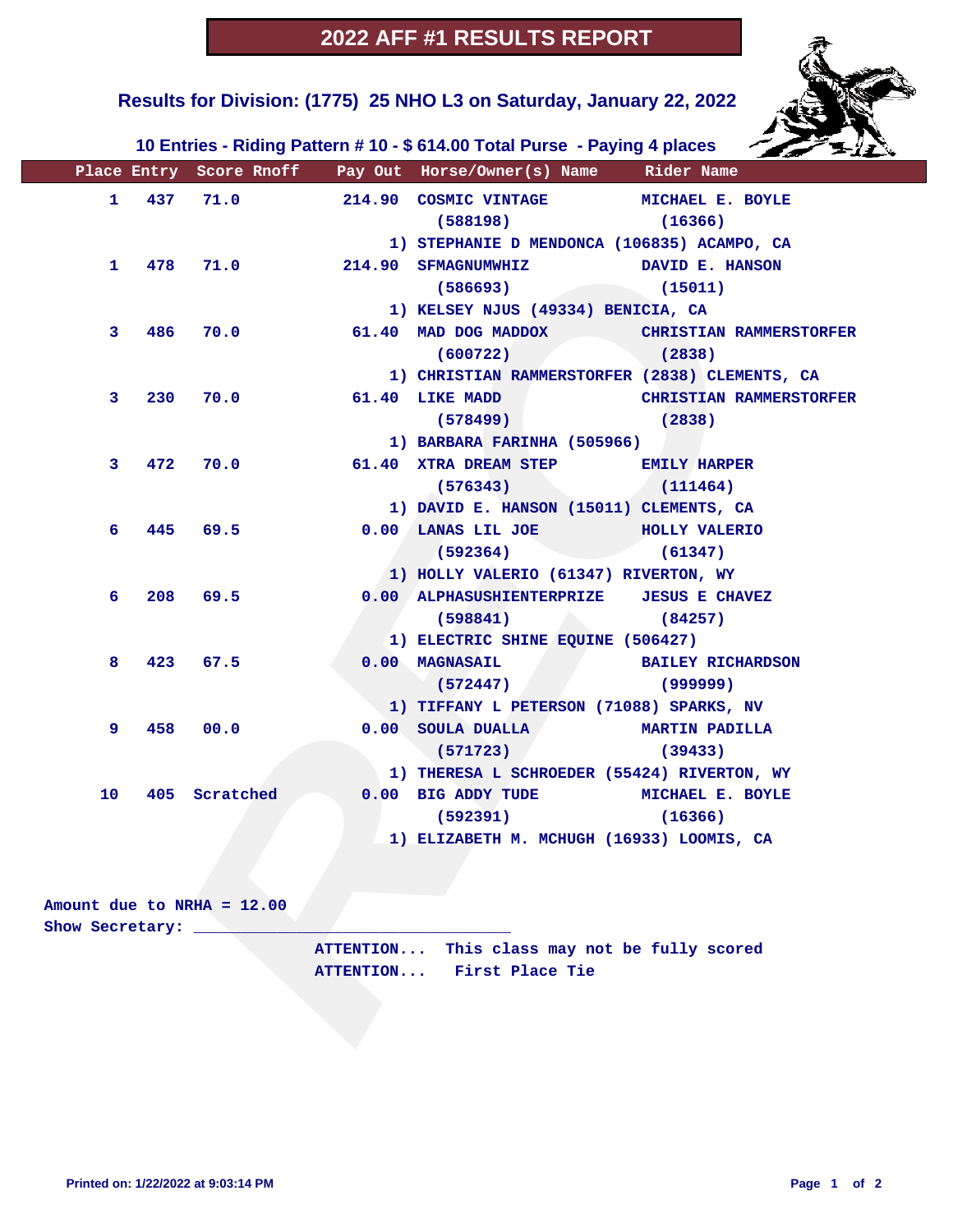**NRHA Calculations for Division: (1775) 25 NHO L3 on Saturday, January 22, 2022**

| Entry Fee             |                   | 50.00  |  |  |
|-----------------------|-------------------|--------|--|--|
| <b>Total Entries</b>  | $\mathbf{x}$<br>÷ | 10     |  |  |
| (A) Gross Entry Fees  |                   | 500.00 |  |  |
| Trophy Cost           | Ξ.                | 260.00 |  |  |
| (B) Gross Entry Fees  |                   | 240.00 |  |  |
| (C) Due to NRHA [ 5%] | =                 | 12.00  |  |  |
| (D) Net Entry Fees    |                   | 228.00 |  |  |
| (E) Retainage         | =                 | 114.00 |  |  |
| (F) Amount To Purse   | ٠                 | 114.00 |  |  |
| Added Money           | =                 | 500.00 |  |  |
| Total Purse           |                   | 614.00 |  |  |
|                       |                   |        |  |  |
|                       |                   |        |  |  |
|                       |                   |        |  |  |
|                       |                   |        |  |  |
|                       |                   |        |  |  |
|                       |                   |        |  |  |
|                       |                   |        |  |  |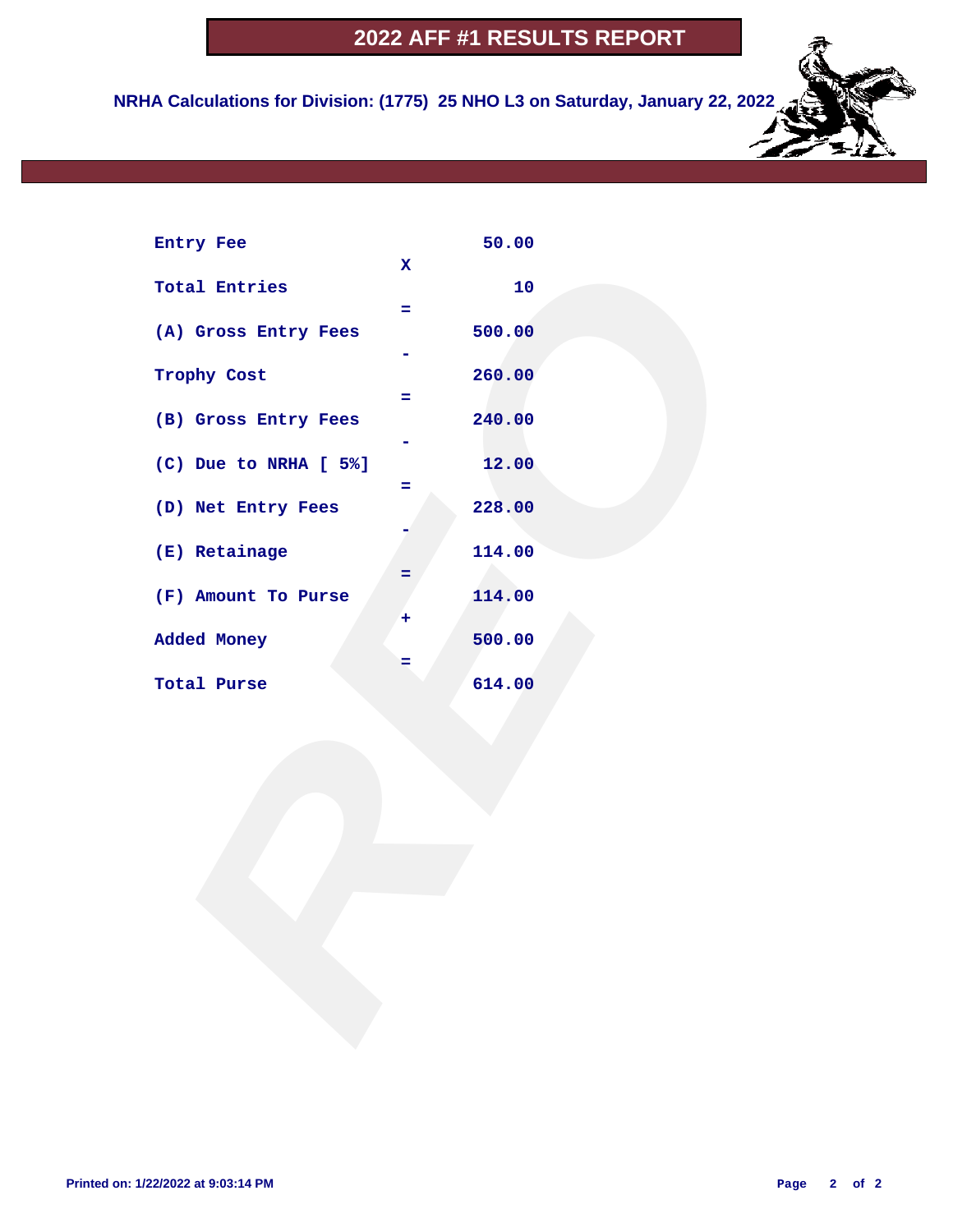# NRHA Judges Score Card

Judge: H. MOOR

Event: 2022 WCRHA AFF #1 Date: 1/22/2022 Class: 11 Pattern: 10 +1 1/2 Excellent

|                |      | MANEUVER DESCRIPTION<br>MANEUVER | S&B<br>$1\,$   | $\mathbb{R}\mathcal{S}$<br>$\overline{2}$ | $\mathbb{L}\mathbb{S}$<br>3 | <b>RCFFS</b><br>$\frac{4}{3}$ | LCSFF<br>$\overline{5}$ | LRB<br>6        | <b>RRB</b><br>7 | S<br>$\,$ 8 $\,$ | PENALTY<br>TOTAL |                     |
|----------------|------|----------------------------------|----------------|-------------------------------------------|-----------------------------|-------------------------------|-------------------------|-----------------|-----------------|------------------|------------------|---------------------|
| DRAW           | EXH# | PENALTY                          |                |                                           |                             |                               |                         |                 |                 |                  |                  | SCORE               |
| 1a             | 429  | SCORE                            |                |                                           |                             |                               |                         |                 |                 |                  |                  |                     |
| DRAW           | EXH# | PENALTY                          |                |                                           |                             |                               |                         |                 |                 |                  |                  | SCORE               |
| 1 <sub>b</sub> | 445  | SCORE                            | O              | 0                                         | ◯                           | $\circ$                       | $\circ$                 | $\bigcirc$      | $-\frac{1}{2}$  | $\bigcirc$       |                  | 69/2                |
| DRAW           | EXH# | PENALTY                          |                |                                           |                             |                               | $\frac{1}{2}$           |                 |                 |                  |                  | SCORE               |
| 1              | 437  | SCORE                            | $\bigcap$      | $\circ$                                   | $+ \frac{1}{2}$             | $\bigcirc$                    | 0                       | $\bigcirc$      | $+\frac{1}{2}$  | $+\frac{1}{2}$   | $\frac{1}{2}$    | $\mp$               |
| DRAW           | EXH# | PENALTY                          |                |                                           |                             |                               |                         |                 | 7               |                  |                  | SCORE               |
| $\overline{2}$ | 208  | SCORE                            | O              | $\circ$                                   | $\circ$                     | T                             | $-\frac{1}{2}$          | ◯               |                 | Ò                |                  | $\langle 9 \rangle$ |
| DRAW           | EXH# | PENALTY                          |                |                                           |                             |                               |                         |                 |                 |                  |                  | SCORE               |
| 3              | 226  | SCORE                            | $-\frac{1}{2}$ | $\bigcirc$                                | $\hat{C}$                   | $-1/2$                        | $-\frac{1}{2}$          | $\bigcirc$      | Ō               | $-1/2$           |                  | 68                  |
|                |      |                                  |                |                                           |                             | 69                            |                         |                 |                 |                  |                  |                     |
| DRAW           | EXH# | PENALTY                          |                |                                           |                             |                               |                         |                 |                 |                  |                  | SCORE               |
| 4              | 479  | SCORE                            | ∩              | Ō                                         | $\bigcirc$                  |                               | $+\ )$                  |                 | $+$ %           | C,               |                  | $7-$                |
| DRAW           | EXH# | PENALTY                          |                | $\frac{1}{2}$                             |                             |                               |                         |                 |                 |                  |                  | SCORE               |
| 5              | 230  | SCORE                            | $-\frac{1}{2}$ | $+ \frac{1}{2}$                           |                             |                               |                         |                 |                 |                  |                  | $\mp c$             |
|                |      |                                  |                | 70                                        |                             |                               |                         | $70\frac{1}{2}$ |                 |                  |                  | SCORE               |
| DRAW           | EXH# | PENALTY                          |                |                                           |                             |                               |                         | L.              |                 |                  |                  |                     |
| 6              | 236  | SCORE                            | O              | $+1/2$                                    | $+$                         | $-\frac{1}{2}$                | O                       |                 | FC              |                  |                  | 70                  |
| DRAW           | EXH# | PENALTY                          |                |                                           | $\rightarrow$               |                               |                         |                 |                 |                  |                  | SCORE               |
|                |      | SCORE                            |                |                                           |                             |                               |                         |                 |                 |                  |                  |                     |
|                |      | PENALTY                          |                |                                           |                             |                               |                         |                 |                 |                  |                  | SCORE               |
| DRAW           | EXH# |                                  | $\setminus$    |                                           |                             |                               |                         |                 |                 |                  |                  |                     |

422 SCORE  $^{\rm 8}$  $\n *l*$ Judge's Signature; our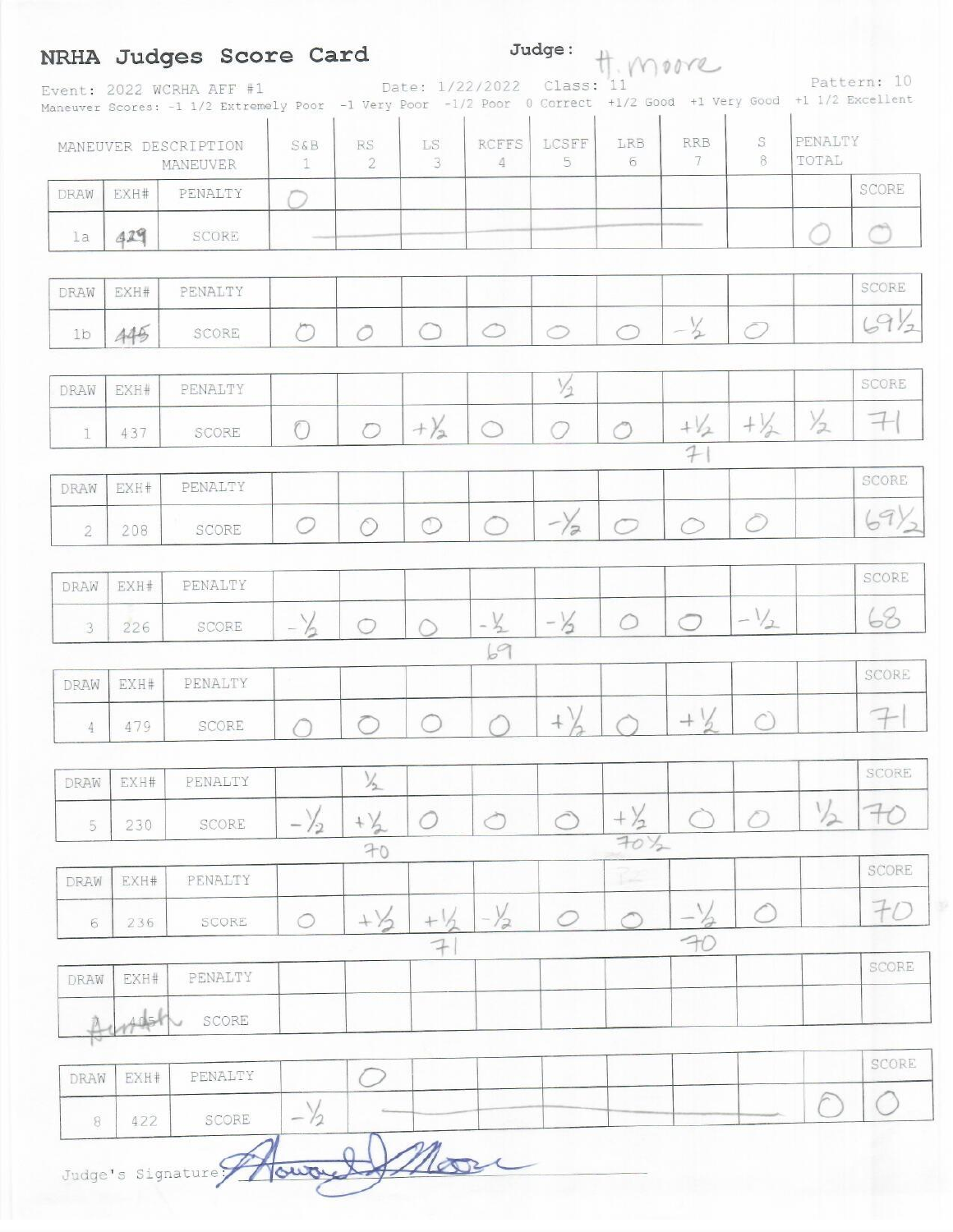# NRHA Judges Score Card

 $Judge: + \frac{1}{2}MOOR$ 

| MANEUVER<br>PENALTY<br>S<br><b>RRB</b><br>LCSFF<br>LRB<br>RCFFS<br>LS.<br>RS<br>DESCRIPTION<br>$S\&B$<br>$^{\circ}$<br>TOTAL<br>5<br>6<br>7<br>3<br>4<br>$\mathbf{2}$<br>$\mathbb{1}$<br>MANEUVER<br>PENALTY<br>DRAW<br>EXH#<br>$+$  <br>$\circ$<br>Ô<br>9<br>452<br><b>SCORE</b><br>$\bigcirc$<br>◠<br>71<br>EXH#<br>PENALTY<br>DRAW<br>$-\frac{1}{2}$<br>$-\sqrt{x}$<br>$\circlearrowright$<br>$\bigcirc$<br>423<br>◠<br>10<br>SCORE<br>O<br>$68\frac{1}{2}$<br>69<br>P5<br>EXH#<br>PENALTY<br>DRAW<br>$-\frac{1}{2}$<br>$-\frac{1}{a}$<br>◠<br>251<br>SCORE<br>◯<br>11<br>⌒<br>PENALTY<br>5<br>EXH#<br>DRAW<br>$-\frac{1}{2}$<br>$-\frac{1}{2}$<br>$-\frac{1}{2}$<br>455<br>SCORE<br>12<br>69<br>PENALTY<br>EXH#<br>DRAW<br>$-\frac{1}{2}$<br>$-\frac{1}{2}$<br>$\circ$<br>$+\frac{1}{2}$<br>$\circ$<br>SCORE<br>13<br>204<br>70<br>PENALTY<br>EXH#<br>DRAW<br>$-\frac{1}{2}$<br>$-\frac{1}{2}$<br>$+\frac{1}{2}$<br>$\bigwedge$<br>$\bigcirc$<br>$\bigcirc$<br>$\circ$<br>SCORE<br>443<br>14<br>70<br>$\frac{1}{2}$<br>DRAW EXH#<br>PENALTY<br>12<br>1/2 68%<br>$-\frac{1}{2}$<br>$- \frac{1}{2}$<br>⊙<br>∩<br>SCORE<br>15<br>447<br>69<br>PENALTY<br>EXH#<br>DRAW<br>$-\sqrt{2}$<br>$-\frac{1}{2}$<br>$\hat{\mathcal{O}}$<br>$\bigcirc$<br>SCORE<br>414<br>16<br>69<br>PENALTY<br>EXH#<br>DRAW<br>SCORE<br>PENALTY<br>EXH#<br>DRAW |  | Svent: 2022 WCRHA AFF #1<br>Maneuver Scores: -1 1/2 Extremely Poor -1 Very Poor -1/2 Poor 0 Correct +1/2 Good +1 Very Good +1 1/2 Excellent |  | Date: 1/22/2022 Class: 11 |           |  |  | rdllein. IV |
|-----------------------------------------------------------------------------------------------------------------------------------------------------------------------------------------------------------------------------------------------------------------------------------------------------------------------------------------------------------------------------------------------------------------------------------------------------------------------------------------------------------------------------------------------------------------------------------------------------------------------------------------------------------------------------------------------------------------------------------------------------------------------------------------------------------------------------------------------------------------------------------------------------------------------------------------------------------------------------------------------------------------------------------------------------------------------------------------------------------------------------------------------------------------------------------------------------------------------------------------------------------------------------------------------------------------------------------------|--|---------------------------------------------------------------------------------------------------------------------------------------------|--|---------------------------|-----------|--|--|-------------|
|                                                                                                                                                                                                                                                                                                                                                                                                                                                                                                                                                                                                                                                                                                                                                                                                                                                                                                                                                                                                                                                                                                                                                                                                                                                                                                                                         |  |                                                                                                                                             |  |                           |           |  |  |             |
|                                                                                                                                                                                                                                                                                                                                                                                                                                                                                                                                                                                                                                                                                                                                                                                                                                                                                                                                                                                                                                                                                                                                                                                                                                                                                                                                         |  |                                                                                                                                             |  |                           |           |  |  | SCORE       |
|                                                                                                                                                                                                                                                                                                                                                                                                                                                                                                                                                                                                                                                                                                                                                                                                                                                                                                                                                                                                                                                                                                                                                                                                                                                                                                                                         |  |                                                                                                                                             |  |                           |           |  |  |             |
|                                                                                                                                                                                                                                                                                                                                                                                                                                                                                                                                                                                                                                                                                                                                                                                                                                                                                                                                                                                                                                                                                                                                                                                                                                                                                                                                         |  |                                                                                                                                             |  |                           |           |  |  |             |
|                                                                                                                                                                                                                                                                                                                                                                                                                                                                                                                                                                                                                                                                                                                                                                                                                                                                                                                                                                                                                                                                                                                                                                                                                                                                                                                                         |  |                                                                                                                                             |  |                           |           |  |  | SCORE       |
|                                                                                                                                                                                                                                                                                                                                                                                                                                                                                                                                                                                                                                                                                                                                                                                                                                                                                                                                                                                                                                                                                                                                                                                                                                                                                                                                         |  |                                                                                                                                             |  |                           |           |  |  |             |
|                                                                                                                                                                                                                                                                                                                                                                                                                                                                                                                                                                                                                                                                                                                                                                                                                                                                                                                                                                                                                                                                                                                                                                                                                                                                                                                                         |  |                                                                                                                                             |  |                           |           |  |  | SCORE       |
|                                                                                                                                                                                                                                                                                                                                                                                                                                                                                                                                                                                                                                                                                                                                                                                                                                                                                                                                                                                                                                                                                                                                                                                                                                                                                                                                         |  |                                                                                                                                             |  |                           |           |  |  | $\bigcirc$  |
|                                                                                                                                                                                                                                                                                                                                                                                                                                                                                                                                                                                                                                                                                                                                                                                                                                                                                                                                                                                                                                                                                                                                                                                                                                                                                                                                         |  |                                                                                                                                             |  |                           |           |  |  |             |
|                                                                                                                                                                                                                                                                                                                                                                                                                                                                                                                                                                                                                                                                                                                                                                                                                                                                                                                                                                                                                                                                                                                                                                                                                                                                                                                                         |  |                                                                                                                                             |  |                           |           |  |  | SCORE       |
|                                                                                                                                                                                                                                                                                                                                                                                                                                                                                                                                                                                                                                                                                                                                                                                                                                                                                                                                                                                                                                                                                                                                                                                                                                                                                                                                         |  |                                                                                                                                             |  |                           |           |  |  |             |
|                                                                                                                                                                                                                                                                                                                                                                                                                                                                                                                                                                                                                                                                                                                                                                                                                                                                                                                                                                                                                                                                                                                                                                                                                                                                                                                                         |  |                                                                                                                                             |  |                           |           |  |  |             |
|                                                                                                                                                                                                                                                                                                                                                                                                                                                                                                                                                                                                                                                                                                                                                                                                                                                                                                                                                                                                                                                                                                                                                                                                                                                                                                                                         |  |                                                                                                                                             |  |                           |           |  |  | SCORE       |
|                                                                                                                                                                                                                                                                                                                                                                                                                                                                                                                                                                                                                                                                                                                                                                                                                                                                                                                                                                                                                                                                                                                                                                                                                                                                                                                                         |  |                                                                                                                                             |  |                           |           |  |  | 69/         |
|                                                                                                                                                                                                                                                                                                                                                                                                                                                                                                                                                                                                                                                                                                                                                                                                                                                                                                                                                                                                                                                                                                                                                                                                                                                                                                                                         |  |                                                                                                                                             |  |                           |           |  |  | SCORE       |
|                                                                                                                                                                                                                                                                                                                                                                                                                                                                                                                                                                                                                                                                                                                                                                                                                                                                                                                                                                                                                                                                                                                                                                                                                                                                                                                                         |  |                                                                                                                                             |  |                           |           |  |  |             |
|                                                                                                                                                                                                                                                                                                                                                                                                                                                                                                                                                                                                                                                                                                                                                                                                                                                                                                                                                                                                                                                                                                                                                                                                                                                                                                                                         |  |                                                                                                                                             |  |                           |           |  |  | 69)         |
|                                                                                                                                                                                                                                                                                                                                                                                                                                                                                                                                                                                                                                                                                                                                                                                                                                                                                                                                                                                                                                                                                                                                                                                                                                                                                                                                         |  |                                                                                                                                             |  |                           |           |  |  | SCORE       |
|                                                                                                                                                                                                                                                                                                                                                                                                                                                                                                                                                                                                                                                                                                                                                                                                                                                                                                                                                                                                                                                                                                                                                                                                                                                                                                                                         |  |                                                                                                                                             |  |                           |           |  |  |             |
|                                                                                                                                                                                                                                                                                                                                                                                                                                                                                                                                                                                                                                                                                                                                                                                                                                                                                                                                                                                                                                                                                                                                                                                                                                                                                                                                         |  |                                                                                                                                             |  |                           |           |  |  |             |
|                                                                                                                                                                                                                                                                                                                                                                                                                                                                                                                                                                                                                                                                                                                                                                                                                                                                                                                                                                                                                                                                                                                                                                                                                                                                                                                                         |  |                                                                                                                                             |  |                           |           |  |  | SCORE       |
|                                                                                                                                                                                                                                                                                                                                                                                                                                                                                                                                                                                                                                                                                                                                                                                                                                                                                                                                                                                                                                                                                                                                                                                                                                                                                                                                         |  |                                                                                                                                             |  |                           |           |  |  | re s        |
|                                                                                                                                                                                                                                                                                                                                                                                                                                                                                                                                                                                                                                                                                                                                                                                                                                                                                                                                                                                                                                                                                                                                                                                                                                                                                                                                         |  |                                                                                                                                             |  |                           |           |  |  | SCORE       |
|                                                                                                                                                                                                                                                                                                                                                                                                                                                                                                                                                                                                                                                                                                                                                                                                                                                                                                                                                                                                                                                                                                                                                                                                                                                                                                                                         |  |                                                                                                                                             |  |                           |           |  |  |             |
|                                                                                                                                                                                                                                                                                                                                                                                                                                                                                                                                                                                                                                                                                                                                                                                                                                                                                                                                                                                                                                                                                                                                                                                                                                                                                                                                         |  |                                                                                                                                             |  |                           |           |  |  | SCORE       |
| $-\frac{1}{2}$ $+\frac{1}{2}$<br>$+\frac{1}{2}$ + $\frac{1}{2}$<br>$\bigcap$<br>$\circ$<br>Ð<br>SCORE<br>478<br>18                                                                                                                                                                                                                                                                                                                                                                                                                                                                                                                                                                                                                                                                                                                                                                                                                                                                                                                                                                                                                                                                                                                                                                                                                      |  |                                                                                                                                             |  |                           | $\bigcap$ |  |  |             |

Judge's Signature: Awward Moore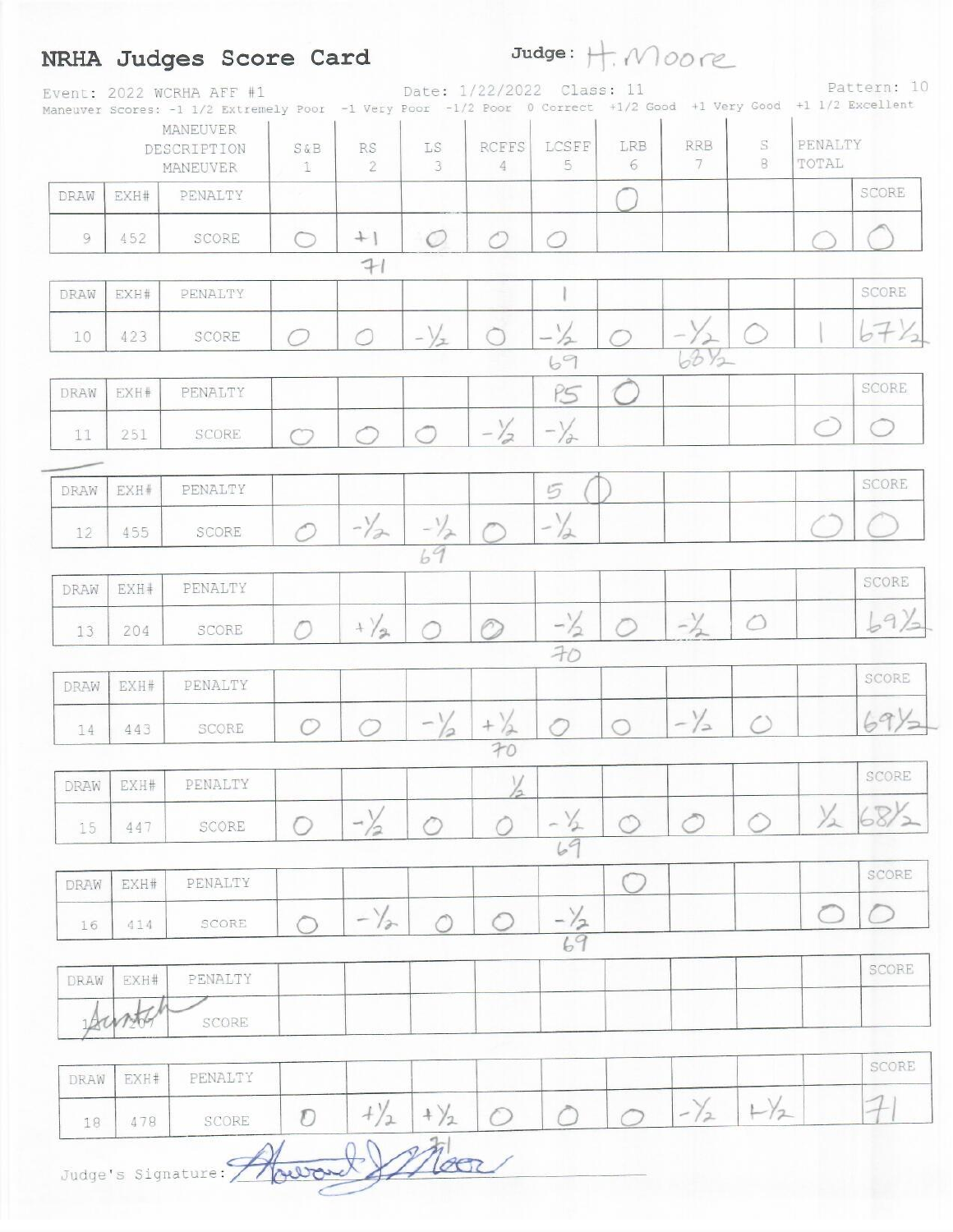# NRHA Judges Score Card Judge: H, MOOYE

|      |      | Event: 2022 WCRHA AFF #1<br>Maneuver Scores: -1 1/2 Extremely Poor -1 Very Poor -1/2 Poor 0 Correct +1/2 Good +1 Very Good +1 1/2 Excellent<br>MANEUVER |                |                             |                      | Date: 1/22/2022 Class: 11 |                 |                      |                 |        |                  | Pattern: 10    |
|------|------|---------------------------------------------------------------------------------------------------------------------------------------------------------|----------------|-----------------------------|----------------------|---------------------------|-----------------|----------------------|-----------------|--------|------------------|----------------|
|      |      | DESCRIPTION<br>MANEUVER                                                                                                                                 | $S\&B$<br>1    | <b>RS</b><br>$\overline{2}$ | LS<br>$\overline{3}$ | <b>RCFFS</b><br>4         | LCSFF<br>5      | LRB<br>6             | <b>RRB</b><br>7 | S<br>8 | PENALTY<br>TOTAL |                |
| DRAW | EXH# | PENALTY                                                                                                                                                 |                |                             | $\frac{1}{2}$        |                           | $\frac{1}{2}$   |                      |                 |        |                  | SCORE          |
| 19   | 213  | SCORE                                                                                                                                                   | O              |                             | $+\sqrt{2}$          |                           | $-\frac{1}{2}$  | $-\frac{1}{2}$       | $-\frac{1}{2}$  |        |                  | 68             |
| DRAW | EXH# | PENALTY                                                                                                                                                 |                |                             |                      |                           | 70              |                      | 69              |        |                  |                |
|      |      |                                                                                                                                                         |                |                             | $\frac{1}{2}$        |                           |                 |                      |                 |        |                  | SCORE          |
| 20   | 376  | SCORE                                                                                                                                                   |                |                             | $+\frac{1}{2}$       |                           |                 | ê.                   | $+\frac{1}{2}$  | $+$    |                  | $\mathcal{H}$  |
|      |      |                                                                                                                                                         |                |                             |                      | 4                         |                 |                      |                 | 72     |                  |                |
| DRAW | EXH# | PENALTY                                                                                                                                                 |                |                             |                      |                           |                 |                      |                 |        |                  | SCORE          |
| 21   | 472  | SCORE                                                                                                                                                   |                |                             | $+\frac{1}{2}$       |                           |                 |                      | $\frac{-1}{70}$ | ◠      |                  | $-c$           |
|      |      |                                                                                                                                                         |                |                             |                      |                           |                 |                      |                 |        |                  |                |
| DRAW | EXH# | PENALTY                                                                                                                                                 |                |                             |                      |                           |                 |                      |                 |        |                  | SCORE          |
| 22   | 426  | SCORE                                                                                                                                                   | $-\frac{1}{2}$ | $+ \frac{1}{2}$             | ◠                    |                           |                 |                      |                 |        | Ĉ                | $\circ$        |
|      |      |                                                                                                                                                         |                | 70                          |                      |                           |                 |                      |                 |        |                  |                |
| DRAW | EXH# | PENALTY                                                                                                                                                 |                |                             |                      |                           |                 |                      |                 |        |                  | SCORE          |
| 23   | 486  | SCORE                                                                                                                                                   | $+\frac{1}{6}$ |                             | $+y_2$               | $-\frac{1}{2}$            | $-\frac{1}{2}$  |                      | $+1/2$          |        |                  | 70             |
|      |      |                                                                                                                                                         |                | $\ddot{}$                   |                      | 7                         |                 |                      | $\rightarrow$   |        |                  | SCORE          |
| DRAW | EXH# | PENALTY                                                                                                                                                 |                |                             |                      |                           |                 |                      |                 |        |                  |                |
| 24   | 408  | SCORE                                                                                                                                                   |                | $+$ $\rangle$<br>$\sqrt{2}$ | $+\frac{1}{2}$       | ◠                         | $+ \frac{1}{2}$ | $-\frac{1}{2}$<br>71 | Ô               |        |                  | $\overline{a}$ |
| DRAW | EXH# | PENALTY                                                                                                                                                 |                |                             | 7                    |                           |                 |                      |                 |        |                  | SCORE          |
| 25   | 381  | SCORE                                                                                                                                                   | $\circ$        |                             |                      |                           |                 |                      |                 |        | Ĉ                |                |
| DRAW | EXH# | PENALTY                                                                                                                                                 |                |                             |                      |                           |                 |                      |                 |        |                  | SCORE          |
| 26   | 458  | SCORE                                                                                                                                                   | $-\frac{1}{2}$ |                             |                      |                           |                 |                      |                 |        |                  |                |
|      |      |                                                                                                                                                         |                |                             |                      |                           |                 |                      |                 |        |                  |                |
| DRAW | EXH# | PENALTY                                                                                                                                                 |                |                             |                      |                           |                 |                      |                 |        |                  | SCORE          |
| 27   | 463  | SCORE                                                                                                                                                   | $\sim$         |                             |                      |                           |                 |                      |                 |        |                  |                |
| DRAW | EXH# | PENALTY                                                                                                                                                 |                |                             |                      |                           |                 |                      |                 |        |                  | SCORE          |
| 28   | 450  | SCORE                                                                                                                                                   |                | $-\frac{1}{2}$              |                      | ◯                         |                 | ◠                    |                 |        |                  |                |

Judge's Signature Moura